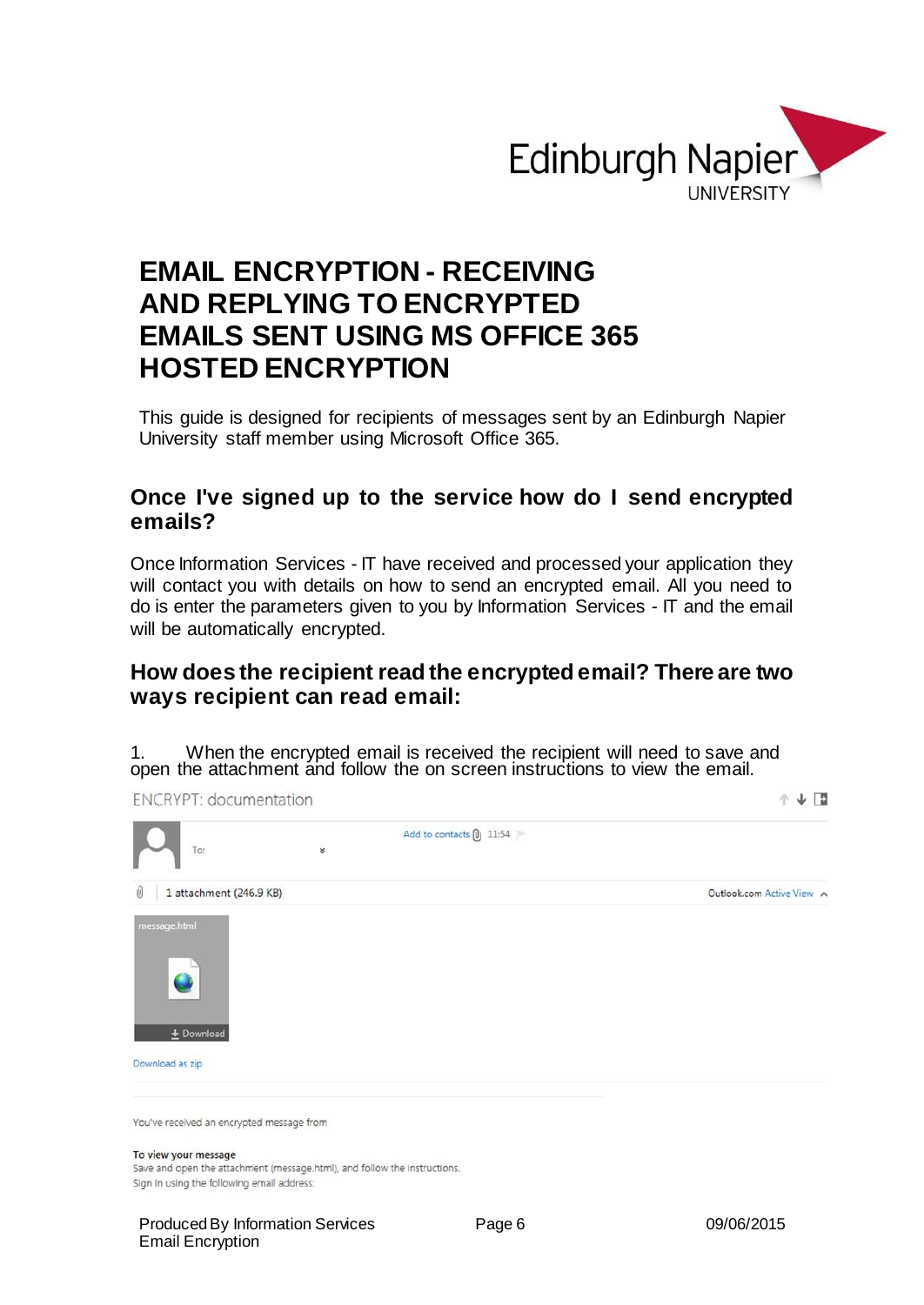If the recipient already has a Microsoft account or Office 365 organizational account they will be able to sign in and view the email using this account.

| <b>Encrypted Message</b> |                                                                  |
|--------------------------|------------------------------------------------------------------|
|                          |                                                                  |
|                          |                                                                  |
|                          | encrypted message from                                           |
|                          | To view your message, sign in using the following email address: |
|                          | VIEW YOUR ENCRYPTED MESSAGE<br>٠                                 |
|                          |                                                                  |
|                          |                                                                  |
|                          | Message encryption by Microsoft Office 365                       |

Recipients who do not have a Microsoft account or an Office 365 organizational account will be provided with on screen instructions for signing up.

| shat (Mix Web, Apps<br><b>ACCOUNTING</b>                                                       | Sign in<br>Microsoft account What's this?   |
|------------------------------------------------------------------------------------------------|---------------------------------------------|
| a la long<br>A Marcola Marcola de Marcola (m. 1874)<br>18 de marcola de Alexandre de Alexandre | someone@example.com                         |
|                                                                                                | Password<br>Keep me signed in               |
|                                                                                                | Sign in                                     |
|                                                                                                | Can't access your account?                  |
| Your account, our priority<br>Adding security information helps protect your account           | Sign in with a single-use code              |
|                                                                                                | Don't have a Microsoft account? Sign up now |

Please advise recipient that they should check their junk folder as the e-mail sent might have been directly arrived there rather than inbox.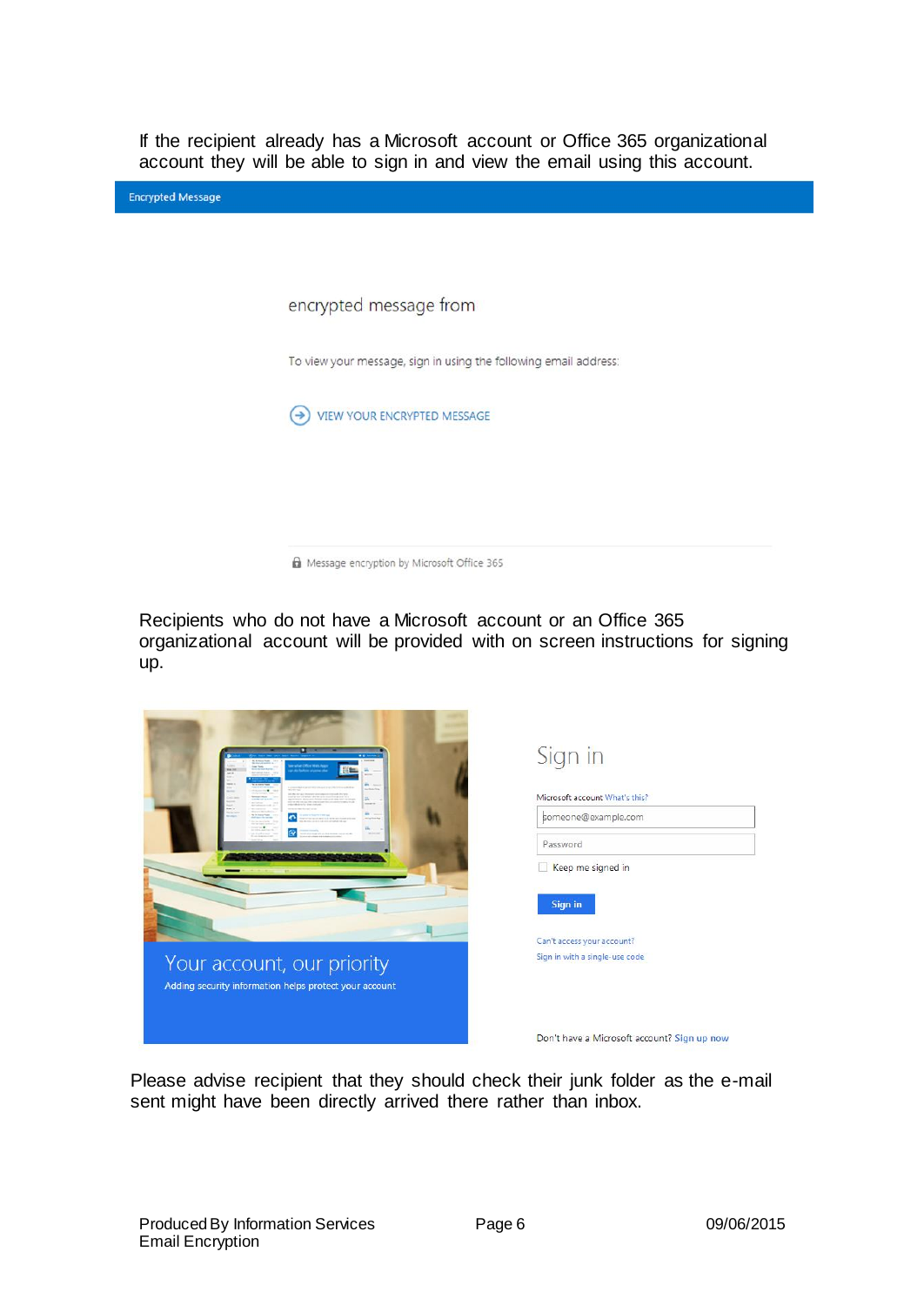2. With One-Time Passcode, you don't need to sign in with a Microsoft account to view an encrypted message.

If you have a Microsoft account, you now have the option to view an encrypted message by selecting one-time passcode instead of signing in with your account.

| ContosoPharma secure e-mail portal |                                                                                            |  |
|------------------------------------|--------------------------------------------------------------------------------------------|--|
|                                    |                                                                                            |  |
|                                    |                                                                                            |  |
|                                    | encrypted message from                                                                     |  |
|                                    | To view your message, sign in using the following email address:<br>dralexdarrow@gmail.com |  |
|                                    | VIEW YOUR ENCRYPTED MESSAGE<br>$\rightarrow$                                               |  |
|                                    |                                                                                            |  |
|                                    |                                                                                            |  |
|                                    | View this message without signing in using a one-time passcode.                            |  |
|                                    | <b>A</b> Message encryption by Microsoft Office 365                                        |  |
|                                    |                                                                                            |  |

You can now choose the option to view encrypted messages using one-time passcode, even if you have a Microsoft account.

If you do not have a Microsoft account, you have the option to access the encrypted message using a one-time passcode in addition to the option of creating a Microsoft account.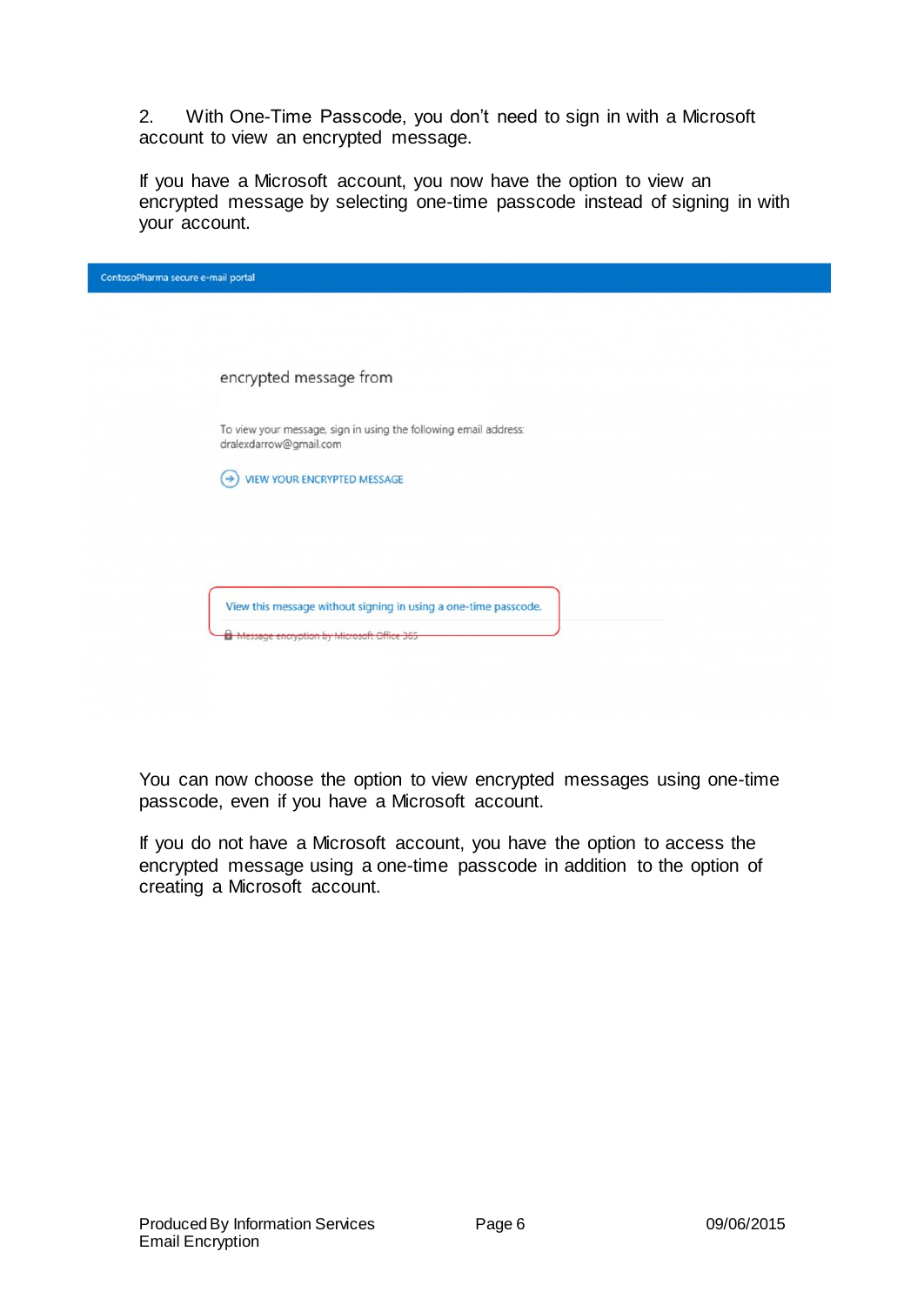| ContosoPharma secure e-mail portal |                                                                                                                                                                                                     |
|------------------------------------|-----------------------------------------------------------------------------------------------------------------------------------------------------------------------------------------------------|
|                                    |                                                                                                                                                                                                     |
|                                    |                                                                                                                                                                                                     |
|                                    | We didn't find a Microsoft account for                                                                                                                                                              |
|                                    | To view your encrypted message, you first need to create a Microsoft<br>account by clicking the link below. After the account has been created,<br>follow the instructions in the original message. |
|                                    | <b>CREATE A MICROSOFT ACCOUNT FOR</b><br>⊖                                                                                                                                                          |
|                                    | DON'T WANT TO CREATE A MICROSOFT ACCOUNT? GET A<br>$\rightarrow$<br>ONE-TIME PASSCODE TO VIEW THE MESSAGE                                                                                           |
|                                    |                                                                                                                                                                                                     |

Message Encryption by Microsoft Office 365



Once the selection has been made, you are notified that that a passcode has been sent and for you to retrieve. You can enter the passcode on the Office 365 Message Encryption Portal page, as shown below.

<sup>2</sup>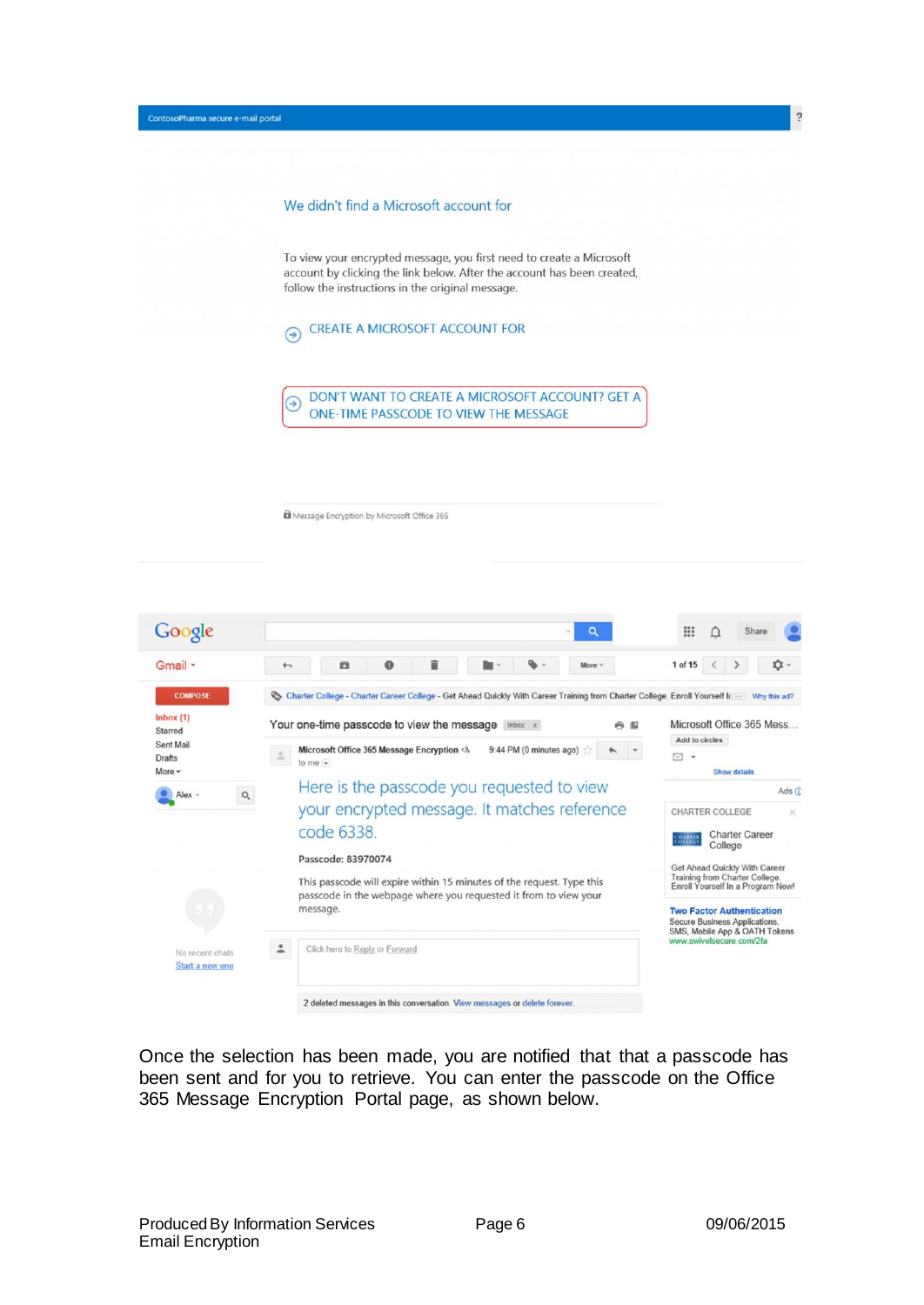ContosoPharma secure e-mail portal

#### We sent a passcode to

Please check your email, enter the passcode that corresponds with the reference code, and click continue. The passcode will expire in 15 minutes.

Reference code: 6338 Passcode |



Didn't receive the passcode? Click here to get another one.

Message Encryption by Microsoft Office 365

You will be asked to enter the corresponding one-time passcode to view the encrypted email.

When the passcode is entered correctly, you can see the encrypted email in plain text in the familiar Outlook Web App user interface. You can then choose to reply to the message or forward it. All responses you make will be encrypted.